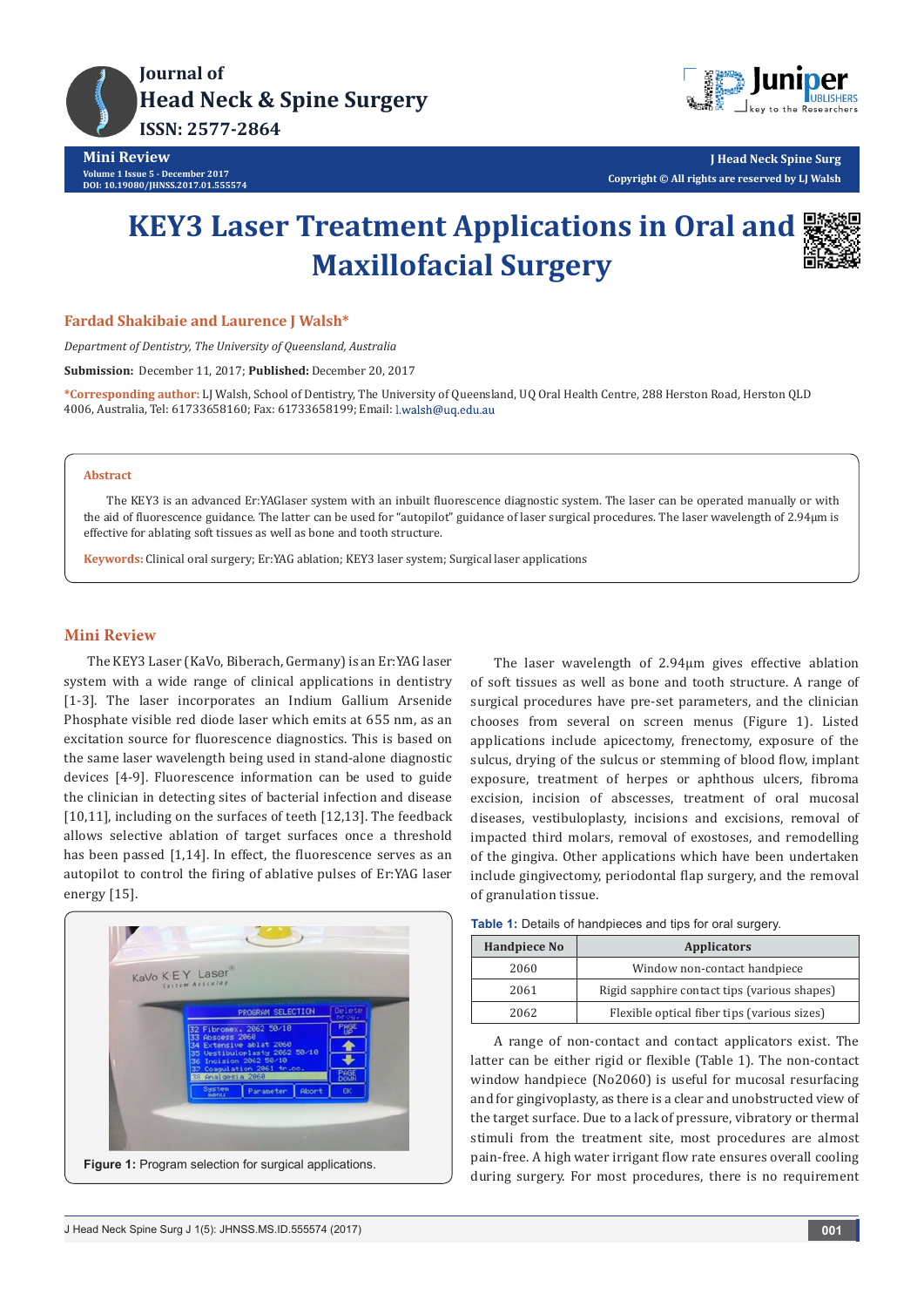for suturing, and so the need for local anaesthetic injections can often be eliminated. Such benefits reduce operating time and make procedures suitable for in-office delivery, particularly for young children and anxious adult patients.

The strong water absorption ensures that laser treated sites are rendered free of microbial contamination, providing good conditions for healing [16-20]. Using a non-contact handpiece, incisions as well as excisional procedures can be undertaken, including the removal of common oral lesions. The lased sites have a shallow zone of coagulation, and lased sites heal quickly with often little or no discomfort.

During procedures such as apicectomy and periodontal flap surgery where removal of residual microorganisms from the roots of teeth is critical, using a rigid contact sapphire tip and fluorescence guidance ensures that the endpoint of a clean site free of bacteria can be confirmed. Through its germicidal effects [21], Er:YAG laser energy can decontaminate any infected oral surface [22].

In summary, an Er:YAG laser with fluorescence feedback can provide for benefits for the operator (defined endpoints, shorter operating time) and for the patient (better outcomes). For dento-alveolar surgery and oral soft tissue procedures, this laser system can facilitate better patient outcomes from surgical interventions.

#### **References**

- 1. [Schwarz F, Bieling K, Venghaus S, Sculean A, Jepsen S, et al. \(2006\) In](https://www.ncbi.nlm.nih.gov/pubmed/16489946)[fluence of fluorescence-controlled Er:YAG laser radiation, the Vector](https://www.ncbi.nlm.nih.gov/pubmed/16489946)  [system and hand instruments on periodontally diseased root surfaces](https://www.ncbi.nlm.nih.gov/pubmed/16489946)  [in vivo. J Clin Periodontol 33\(3\): 200-208.](https://www.ncbi.nlm.nih.gov/pubmed/16489946)
- 2. [Shakibaie F, Walsh LJ \(2015\) Performance differences in the detection](https://www.ncbi.nlm.nih.gov/pubmed/26396103)  [of subgingival calculus by laser fluorescence devices. Lasers Med Sci](https://www.ncbi.nlm.nih.gov/pubmed/26396103)  [30\(9\): 2281-2286.](https://www.ncbi.nlm.nih.gov/pubmed/26396103)
- 3. [Schwarz F, Sculean A, Berakdar M, Georg T, Reich E, et al. \(2003\) Clinical](https://www.ncbi.nlm.nih.gov/pubmed/12702108)  [evaluation of an Er:YAG laser combined with scaling and root planing](https://www.ncbi.nlm.nih.gov/pubmed/12702108)  [for non-surgical periodontal treatment. A controlled, prospective clini](https://www.ncbi.nlm.nih.gov/pubmed/12702108)[cal study. J Clin Periodontol 30\(1\): 26-34.](https://www.ncbi.nlm.nih.gov/pubmed/12702108)
- 4. [Shakibaie F, Walsh LJ \(2014\) Surface area and volume determination](https://www.ncbi.nlm.nih.gov/pubmed/23238806)  [of subgingival calculus using laser fluorescence. Lasers Med Sci 29\(2\):](https://www.ncbi.nlm.nih.gov/pubmed/23238806)  [519-524.](https://www.ncbi.nlm.nih.gov/pubmed/23238806)
- 5. [Shakibaie F, Walsh LJ \(2015\) DIAGNOdent Pen versus tactile sense for](http://onlinelibrary.wiley.com/doi/10.1002/cre2.5/abstract)  [detection of subgingival calculus: an in vitro study. Clin Exp Dent Res](http://onlinelibrary.wiley.com/doi/10.1002/cre2.5/abstract)  [1\(1\): 26-31.](http://onlinelibrary.wiley.com/doi/10.1002/cre2.5/abstract)
- 6. [Lussi A, Megert B, Longbottom C, Reich E, Francescut P \(2001\) Clini](https://www.ncbi.nlm.nih.gov/pubmed/11330928)[cal performance of a laser fluorescence device for detection of occlusal](https://www.ncbi.nlm.nih.gov/pubmed/11330928)  [caries lesions. Eur J Oral Sci 109\(1\): 14-19.](https://www.ncbi.nlm.nih.gov/pubmed/11330928)
- 7. [Shakibaie F, Walsh LJ \(2016\) Laser fluorescence detection of subgingi](https://www.ncbi.nlm.nih.gov/pubmed/27435218)[val calculus using the DIAGNOdent Classic versus periodontal probing.](https://www.ncbi.nlm.nih.gov/pubmed/27435218)  [Lasers Med Sci 31\(8\): 1621-1626.](https://www.ncbi.nlm.nih.gov/pubmed/27435218)
- 8. [Shakibaie F, Walsh LJ \(2012\) Differential Reflectometry versus tac](https://www.ncbi.nlm.nih.gov/pubmed/23096777)[tile sense detection of subgingival calculus in dentistry. J Biomed Opt](https://www.ncbi.nlm.nih.gov/pubmed/23096777)  [17\(10\): 106017.](https://www.ncbi.nlm.nih.gov/pubmed/23096777)
- 9. [Diniz MB, Boldieri T, Rodrigues JA, Santos-Pinto L, Lussi A, et al. \(2012\)](https://www.ncbi.nlm.nih.gov/pubmed/22467694)  [The performance of conventional and fluorescence-based methods for](https://www.ncbi.nlm.nih.gov/pubmed/22467694)  [occlusal caries detection:an in vivo study with histologic validation. J](https://www.ncbi.nlm.nih.gov/pubmed/22467694)  [Am Dent Assoc 143\(4\): 339-350.](https://www.ncbi.nlm.nih.gov/pubmed/22467694)
- 10. [Shakibaie F, Walsh LJ \(2016\) Dental calculus detection using the Vista-](http://onlinelibrary.wiley.com/doi/10.1002/cre2.42/full)[Cam. Clin Exp Dent Res 2\(3\):226-229.](http://onlinelibrary.wiley.com/doi/10.1002/cre2.42/full)
- 11. [Shakibaie F, Walsh LJ \(2017\) Fluorescence imaging of dental resto](https://espace.library.uq.edu.au/view/UQ:547643)[rations using the VistaCam intra-oral camera. Aust J Forensic Sci \[in](https://espace.library.uq.edu.au/view/UQ:547643)  [press\] pp.1-9.](https://espace.library.uq.edu.au/view/UQ:547643)
- 12. [Shakibaie F, Walsh LJ \(2015\) Effect of oral fluids on dental caries detec](https://www.ncbi.nlm.nih.gov/pubmed/27818788)[tion by the VistaCam. Clin Exp Dent Res 1\(2\): 74-79.](https://www.ncbi.nlm.nih.gov/pubmed/27818788)
- 13. [Shakibaie F, Walsh LJ \(2016\) Violet and blue light-induced green flu](https://www.ncbi.nlm.nih.gov/pubmed/26818416)[orescence emissions from dental caries. Aust Dent J 61\(4\): 464-468.](https://www.ncbi.nlm.nih.gov/pubmed/26818416)
- 14. [Schwarz F, Sculean A, Georg T, Reich E \(2001\) Periodontal treatment](https://www.ncbi.nlm.nih.gov/pubmed/11327064)  [with an Er: YAG laser compared to scaling and root planing. A con](https://www.ncbi.nlm.nih.gov/pubmed/11327064)[trolled clinical study. J Periodontol 72\(3\): 361-367.](https://www.ncbi.nlm.nih.gov/pubmed/11327064)
- 15. [Shakibaie F, Diklic S, Walsh LJ \(2002\) An assessment of changes in den](https://espace.library.uq.edu.au/view/UQ:61495)[tine permeability following irradiation with a pulsed Erbium:YAG laser.](https://espace.library.uq.edu.au/view/UQ:61495)  [Periodontology 23\(1\): 4-7.](https://espace.library.uq.edu.au/view/UQ:61495)
- 16. [Ishikawa I, Sasaki KM, Aoki A, Watanabe H \(2003\) Effects of Er:YAG](https://www.ncbi.nlm.nih.gov/pubmed/12666952)  [laser on periodontal therapy. J Int Acad Periodontol 5\(1\): 23-28.](https://www.ncbi.nlm.nih.gov/pubmed/12666952)
- 17. [Crespi R, Barone A, Covani U \(2006\) Er:YAG laser scaling of diseased](https://www.ncbi.nlm.nih.gov/pubmed/16460247)  [root surfaces: a histologic study. J Periodontol 77\(2\): 218-222.](https://www.ncbi.nlm.nih.gov/pubmed/16460247)
- 18. [Ha WN, Shakibaie F, Kahler B, Walsh LJ \(2016\) Deconvolution of the](https://www.ncbi.nlm.nih.gov/pubmed/27335899/)  [particle size distribution of ProRoot MTA and MTA Angelus. Acta Bio](https://www.ncbi.nlm.nih.gov/pubmed/27335899/)[mater Odontol Scand 2\(1\): 7-11.](https://www.ncbi.nlm.nih.gov/pubmed/27335899/)
- 19. [Sculean A, Schwarz F, Berakdar M, Windisch P, Arweiler NB, et al.](https://www.ncbi.nlm.nih.gov/pubmed/15257735)  [\(2004\) Healing of intrabony defects following surgical treatment with](https://www.ncbi.nlm.nih.gov/pubmed/15257735)  [or without an Er:YAG laser. J Clin Periodontol 31\(8\): 604-608.](https://www.ncbi.nlm.nih.gov/pubmed/15257735)
- 20. [Stelzle F, Knipfer C, Bergauer B, Rohde M, Adler W, et al. \(2014\) Optical](https://www.ncbi.nlm.nih.gov/pubmed/24696381)  [nerve identification in head and neck surgery after Er:YAG laser abla](https://www.ncbi.nlm.nih.gov/pubmed/24696381)[tion. Lasers Med Sci 29\(5\): 1641-1648.](https://www.ncbi.nlm.nih.gov/pubmed/24696381)
- 21. [Bird PS, Shakibaie F, Gemmell E, Polak B, Seymour GJ \(2001\) Immune](https://www.ncbi.nlm.nih.gov/pubmed/11555309)  [response to Bacteroides forsythus in a murine model. Oral Microbiol](https://www.ncbi.nlm.nih.gov/pubmed/11555309)  [Immunol 16\(5\): 311-315.](https://www.ncbi.nlm.nih.gov/pubmed/11555309)
- 22. [Schwarz F, Bieling K, Nuesry E, Sculean A, Becker J \(2006\) Clinical](https://www.ncbi.nlm.nih.gov/pubmed/16634072)  [and histological healing pattern of peri-implantitis lesions following](https://www.ncbi.nlm.nih.gov/pubmed/16634072)  [non-surgical treatment with an Er:YAG laser. Lasers Surg Med 38\(7\):](https://www.ncbi.nlm.nih.gov/pubmed/16634072)  [663-671.](https://www.ncbi.nlm.nih.gov/pubmed/16634072)